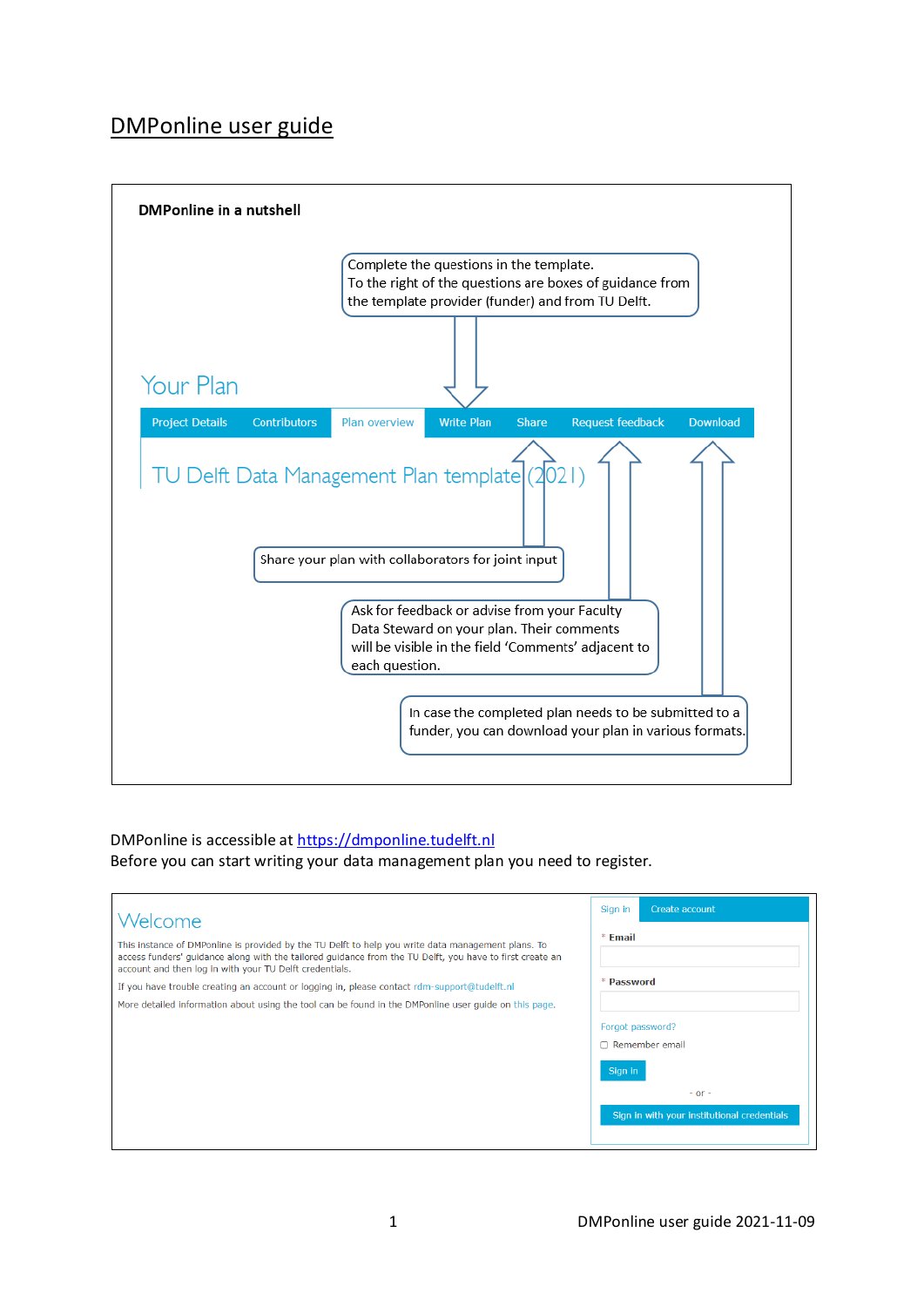# **Sign in to DMPonline**

The 'Sign in' and 'Create account' links are on the right-hand side of the welcome page. Once you have created an account, you will be able to indicate you are part of TU Delft and subsequently log in with your NetID.

To create an account click on 'Create account' and fill in the short form consisting of your name, email address (preferably your TU Delft email address), organisation (select *Delft University of Technology*), and create a password.

Once you have created an account you will receive a welcome email.

The next time you log in, you only need to select *Delft University of Technology/TU Delft* from the institutional log in page. It will automatically redirect to a page where you can log in with your NetID.

| Which organisation would you like to sign in with?                                                                      |
|-------------------------------------------------------------------------------------------------------------------------|
| Start typing the name of your organisation (e.g. Anywhere College) in the search box, and<br>options will appear below: |
| <b>Delft</b><br><b>University of</b><br><b>Technology</b>                                                               |
| $\tilde{\tau}_{\text{UDelta}}$                                                                                          |
| remove ×                                                                                                                |
| Continue<br>Type the name of your organisation                                                                          |
| or Let me choose from a list                                                                                            |

After you log in you will be directed to 'My Dashboard' page. You can now start creating a new plan or continue with a saved plan.

| $\sim$<br><b>TUDelft</b>       | My Dashboard |                      | Create plans $\Box$ Reference $\star$ | Help |  |  |  |  |
|--------------------------------|--------------|----------------------|---------------------------------------|------|--|--|--|--|
| Delft University of Technology |              | TU Delft RDM Support |                                       |      |  |  |  |  |
|                                |              | Data Stewards        |                                       |      |  |  |  |  |

# **Create a plan**

To create a plan, click the 'Create plans' button from 'My Dashboard' page or the top menu. Select options from the menus and tick boxes to determine what questions and guidance you should be presented with. Templates from major funders (NWO, H2020, ZonMw) are available, plus a TU Delft generic template if there is no funder associated with your plan or if you are working with personal research data or human participants.

Please note that you can also use the TU Delft template for NWO and ZonMw funded projects as both funders have approved the TU Delft template for this.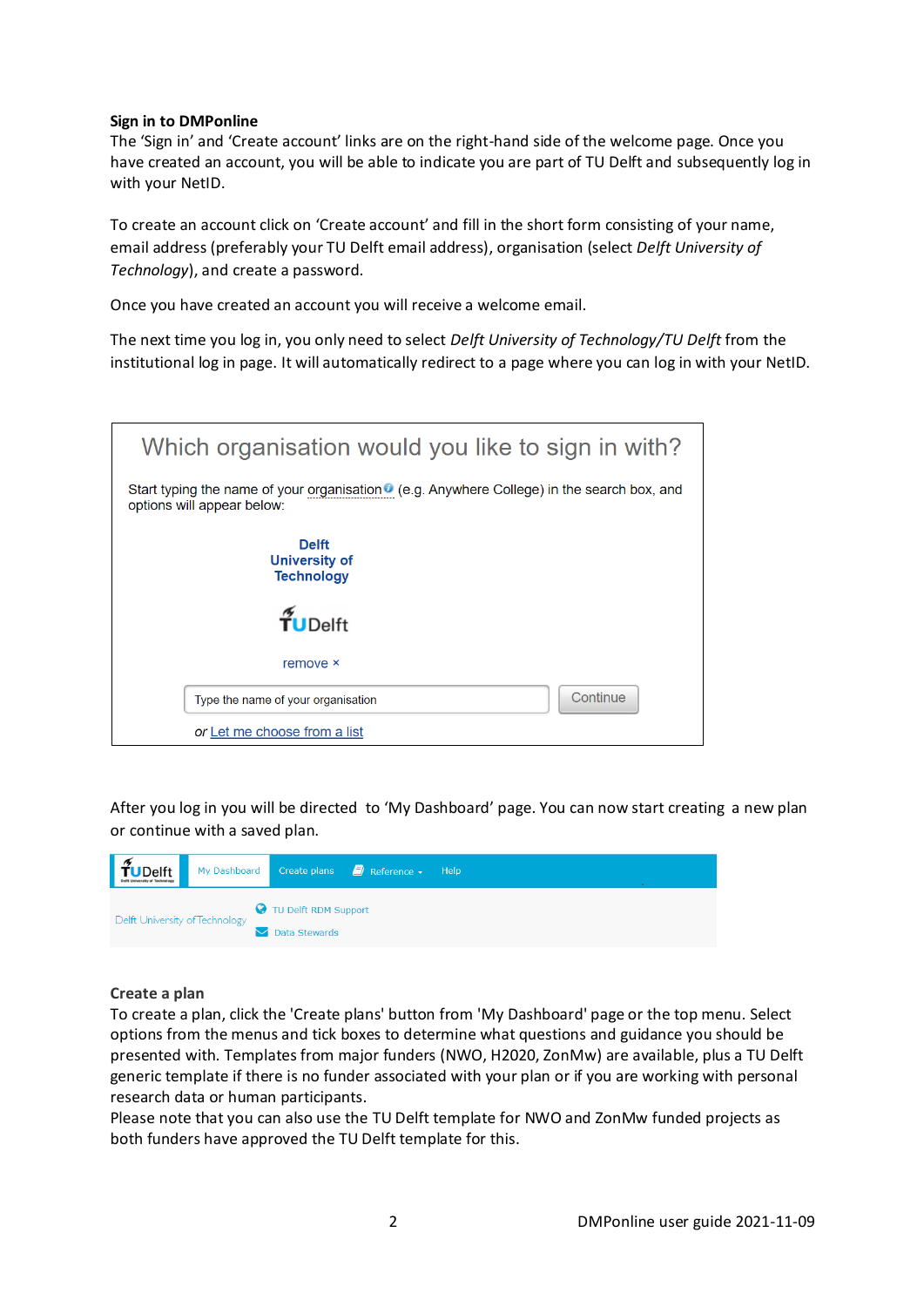# *Projects involving human subjects or processing personal data*

If your research involves human subjects or if you are processing personal data you are expected to follow the Personal Research Data Workflow and create a data management plan using DMPonline. For this, please select Delft University of Technology as primary research organisation and **indicate that there is no funder associated with the plan**. This will provide you with the correct template.

| Create a new plan                                                                                                                     |            |                                                                                                 |
|---------------------------------------------------------------------------------------------------------------------------------------|------------|-------------------------------------------------------------------------------------------------|
| Before you get started, we need some information about your research project to set you up with the best DMP template for your needs. |            |                                                                                                 |
| * What research project are you planning?                                                                                             |            |                                                                                                 |
|                                                                                                                                       |            | mock project for testing, practice, or educational purposes                                     |
| * Select the primary research organisation                                                                                            |            |                                                                                                 |
| Delft University of Technology                                                                                                        | $-$ or $-$ | No research organisation associated with this plan or my research<br>organisation is not listed |
|                                                                                                                                       |            |                                                                                                 |
| * Select the primary funding organisation                                                                                             |            |                                                                                                 |
| Begin typing to see a filtered list                                                                                                   | $-$ or $-$ | ■ No funder associated with this plan or my funder is not listed                                |
| Create plan<br>Cancel                                                                                                                 |            |                                                                                                 |

Confirm your selection by clicking 'Create plan'.

# **Write your plan**

The tabbed interface allows you to navigate through different functions when writing or editing your plan.

|  |  | Project Details Contributors Plan overview Write Plan Share Request feedback Download |  |
|--|--|---------------------------------------------------------------------------------------|--|
|  |  |                                                                                       |  |

'Project Details' includes basic administrative details. From this page you can also select guidance from additional organisations, but TU Delft specific guidance will automatically appear next to the guidance of the funding organization and/or DCC. Please note that you can untick the box 'Digital Curation Centre' if you don't want to view the DCC guidance.

'Contributors' allows you to list the project's Principal Investigators(s) and those responsible for data management.

'Plan Overview' tells you what template and guidance your plan is based on and gives you an overview to the questions that you will be asked.

Click 'Write plan' to start writing your plan.

The questions are grouped into themes. Use the + and – on the right-hand side to expand and collapse the sections and advice.

To the right of the question are boxes of guidance from the template provider and from TU Delft. TU Delft guidance includes information on TU Delft's recommendations, solutions, and advice can be found.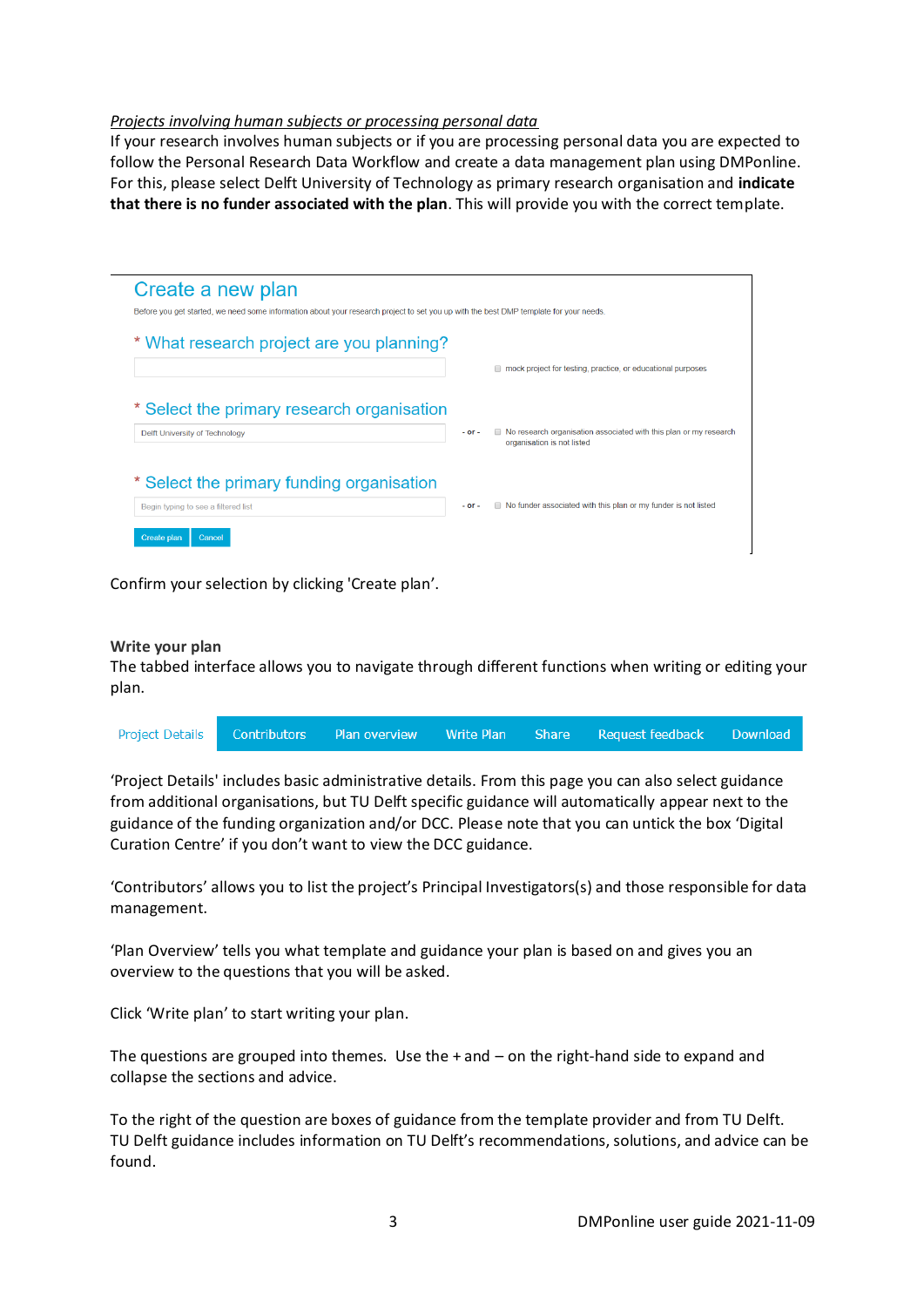#### In addition, some questions are provided with example answers.

3. Provide a general description of the type of data you will be working with, including any re-used data:

|                     | <b>B</b> $I \rvert \equiv \text{F} \rvert \equiv \text{F} \cdot \text{F}$ |                |                                                                                     |                                                  |                |                                        |
|---------------------|---------------------------------------------------------------------------|----------------|-------------------------------------------------------------------------------------|--------------------------------------------------|----------------|----------------------------------------|
| <b>Type of data</b> |                                                                           | File format(s) | How will data<br>be collected (for<br>re-used data:<br>source and<br>terms of use)? | <b>Purpose of Storage</b><br>processing location |                | Who will have<br>access to the<br>data |
|                     |                                                                           |                |                                                                                     |                                                  |                |                                        |
| Save                | TU Delft example answer                                                   |                |                                                                                     |                                                  |                |                                        |
|                     |                                                                           | <b>File</b>    | <b>How will</b><br>data be<br>collected<br>(for re-used                             | <b>Purpose of</b>                                | <b>Storage</b> | Who will<br>have access                |

Guidance Comments **TU Delft Types of data** Describe very briefly what type of data are you planning to collect/work with. For example: · GIS data • Measurements of material parameters · Microscopy images · Quantitative interview data • Email addresses and/or other addresses for digital communication • IP addresses • Gender, date of birth and/or age  $\bullet$  Etc How will the data be collected? E.g. with a survey, datasets received from someone else (specify the source and terms of use), observations, recordings etc. **Purpose of processing** Briefly explain the purpose for data processing i.e. why do you need to collect the data. **Storage location** 

Explain the storage solutions which will be used to store research data for the duration of the research project. It is recommended that research data are stored on a dedicated Project Storage

Please click 'Save' every time you have completed your answer.

Re-use of

from EON

company

available

under a data

processing

agreement)

(data

.csv files

existing data

# **Share your plan**

Anonymised

data on

type

2018

household

electricity

usage for

Zuid-Holland

province in

The tab 'Share' allows you to invite others to read or contribute to your plan.

To understand

differences in

different types

of households

electricity

between

usage

the

Insert the email address of any collaborators you would like to invite to read or edit your plan. Set the level of permissions you would like to grant them via the radio buttons and click 'Submit'. Adjust permissions or remove collaborators at any time via the drop-down options.

**SURF** 

drive

The company

project team

(the PI and

and the

the two

postdocs:

John Doe

and Mary

Robinson).

The 'Share' tab is also where you can set your plan visibility. By default all new and test plans will be set to 'Private' visibility. 'Public' and 'Organisational' visibility are intended for finished plans. You must answer at least 50% of the questions to enable these options.

# **Request feedback**

Your Faculty Data Steward can review your plan and provide you with feedback. Click to 'Request feedback' under the corresponding tab and the Faculty Data Stewards will be alerted to your request. Their comments will be visible in the 'Comments' field adjacent to each question. Depending on your notification preferences (for further information see 'Edit profile' below) you will be notified by email when a Data Steward provides feedback.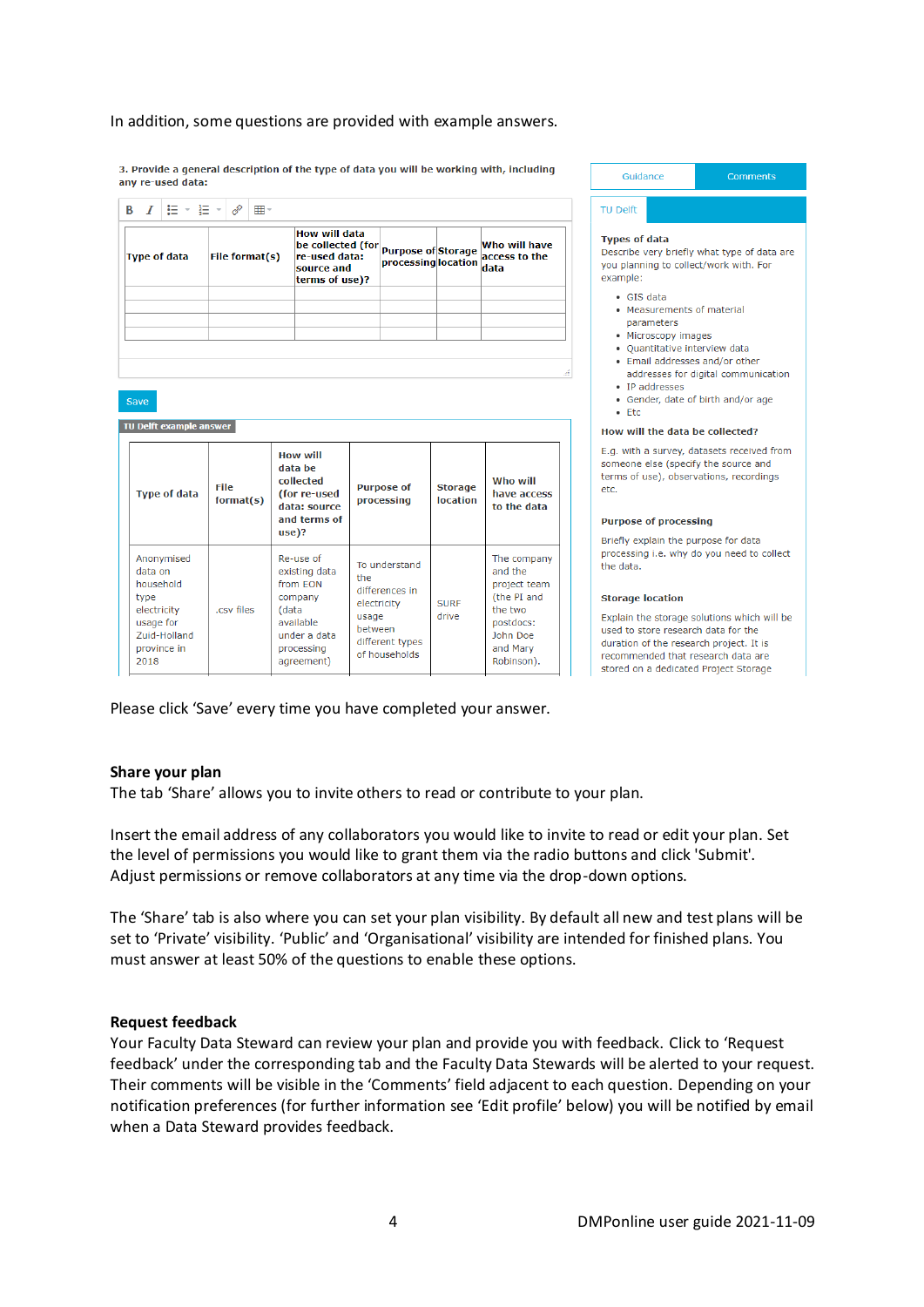# **Download your plan**

Under the tab 'Download' you can download your plan in various formats, in case the completed plan needs to be submitted to a funder. Choose what format you would like to download your plan in and click 'Download Plan'. You can also adjust the formatting (font type, size and margins) for PDF files, which may be helpful if working with page limits.

| <b>Project Details</b>                                                                                                                 | <b>Contributors</b>                | Plan overview | <b>Write Plan</b> | <b>Share</b> | Request feedback |               | Download                        |              |
|----------------------------------------------------------------------------------------------------------------------------------------|------------------------------------|---------------|-------------------|--------------|------------------|---------------|---------------------------------|--------------|
| Format<br>pdf                                                                                                                          | $\checkmark$                       |               |                   |              |                  |               |                                 |              |
| Download settings<br><b>Optional Plan Components</b><br>project details coversheet<br>☑<br>☑<br>unanswered questions<br>PDF formatting | question text and section headings |               |                   |              |                  |               |                                 |              |
| Font                                                                                                                                   |                                    |               |                   |              | Margin (mm)      |               |                                 |              |
| Face                                                                                                                                   |                                    |               | Size (pt)         |              | <b>Top</b>       | <b>Bottom</b> | Left                            | <b>Right</b> |
| Arial, Helvetica, Sans-Serif                                                                                                           |                                    | $\check{~}$   | 10                | $\checkmark$ | $2! \times$      | $20 \times$   | 11 <sup>°</sup><br>$\checkmark$ | $12 \times$  |
| <b>Download Plan</b>                                                                                                                   |                                    |               |                   |              |                  |               |                                 |              |

# **Edit profile**

You can update your profile information like your name, email, organisation, faculty, language preference, password and notification preferences.

Once logged in, click on your name on the top right corner, and click 'Edit profile'. You are directed to the 'Edit profile' page which shows three tabs: Personal Details, Password, and Notification Preferences.

| Edit profile |                                                             |  |
|--------------|-------------------------------------------------------------|--|
|              | <b>Personal Details   Password Notification Preferences</b> |  |

'Personal details' includes your email address, name, organisation, department/school (Faculty), and language preference.

'Password' enables you to change your password.

'Notification preferences' enables you to set your own notification preferences like notifications when a new comment has been added to your plan, a plan has been shared with you, or feedback has been provided for your plan. We recommend you to select all the available options so you will be alerted automatically about any notification to your plan.